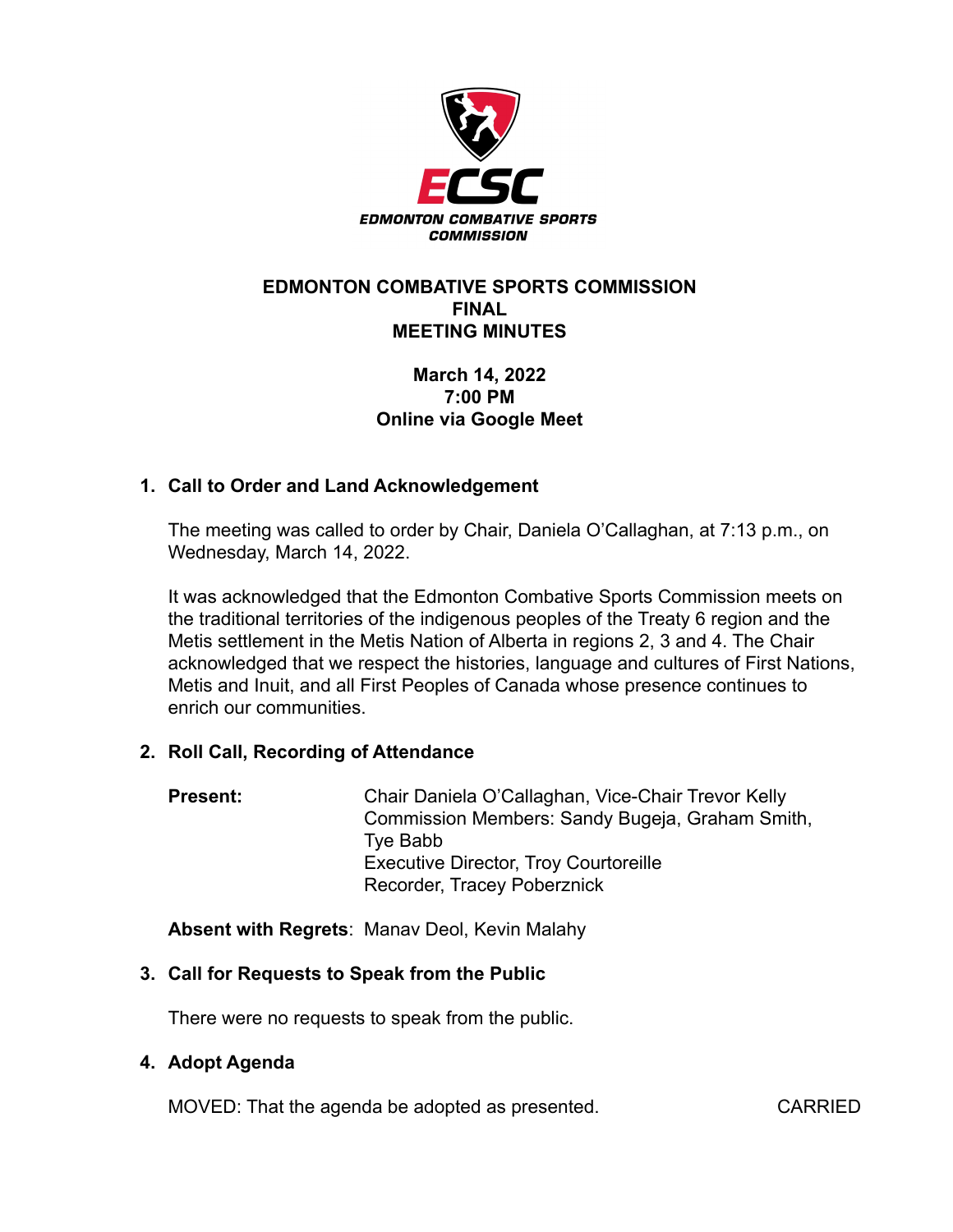### **5. Approve Minutes from Previous Meetings**

MOVED: That the February 16, 2022, minutes be adopted as circulated. CARRIED

### **6. Appreciation for Dr. Karpman**

Tabled to a future meeting.

### **7. COVID-19 Update and Review of Temporary Pause on Acceptance of Event Applications**

Room inspector training and a refresher course for officials are scheduled for the third week of April.

MOVED: That effective immediately, the Edmonton Combative Sports Commission will accept promoter licence applications. The Commission at this time is not accepting event permit applications based on the recommendations of the Regional Director of Health as received by the Executive Director. The ECSC will reevaluate the acceptance of event applications at the April 11, 2022 Commission meeting. APPROVED

#### **8. Chair's Report**

The Community and Public Services Committee will meet with the Chair to discuss short-listed applicants for appointment to the Commission.

The 2022 Association of Boxing Commissions Conference will be held in Niagara Falls in July. Final numbers for attendance by the Commission will be discussed at the April meeting.

There was a request to have someone from the Commission become a member of the Association of Ringside Physicians. The ECSC would like to consider sending a Commission member or physician to the ARP annual conference in the fall.

The Chair requested that a list of location options for holding hybrid meetings be provided by the April meeting.

Commission members need to review *Bylaw 19870 - Council Committee Code of Conduct Bylaw.*

D. O'Callaghan and G. Smith will start putting together a budget. S. Bugeja will share the template.

S. Bugeja will take the lead on the Annual Work Plan.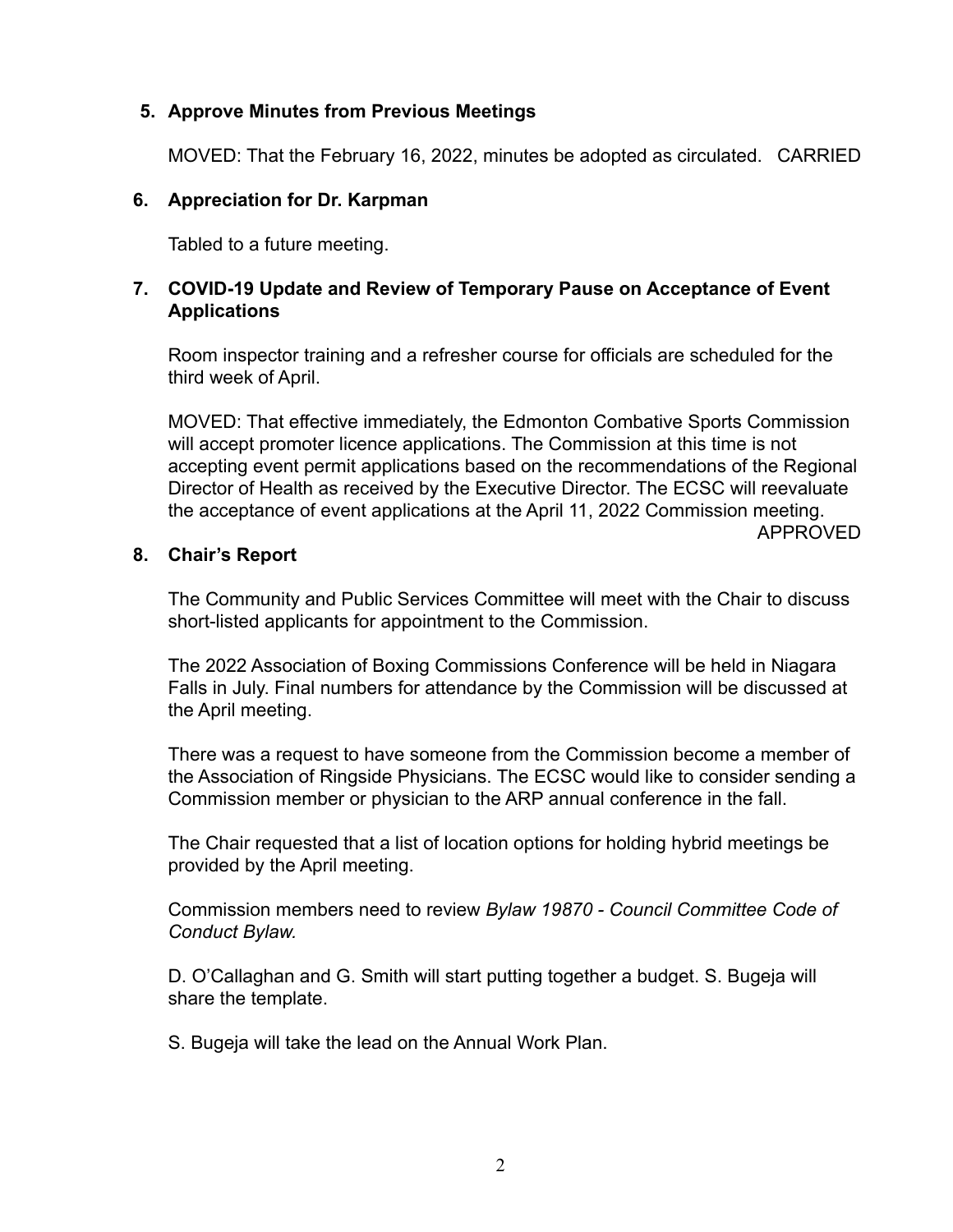The election of the Chair and Vice-Chair will take place in April. Interest in the positions or questions about the process can be directed to D. O'Callaghan.

MOVED: To receive the Chair's verbal report as presented. CARRIED

### **9. Update from Executive Director on Promoter Nomination of Local Athlete for Fighter Award**

Letters have been drafted to the promoter and the fighter and are ready to be reviewed by Communications and Law. They will be sent once approved.

# **10. ECSC Fighter Award Policy Update**

The draft policy should be circulated within the next week and will be voted on at the April meeting.

# **11. Stakeholder Engagement Working Group Update**

The Working Group is populating a list of stakeholders they would like to reach out to and requires additional input from T. Courtoreille and any other City staff who assist with ECSC events. The consultants are working on a proposal to send to additional stakeholders. G. Smith will share the proposal with the Chair for discussion prior to the next meeting.

# **12. Executive Director Report**

There was one approval for an annual licence for an athlete.

Coordinated training will be discussed at the next Alberta Commissions meeting scheduled for March 16, 2022. T. Courtoreille will provide an update to the ECSC.

The Executive Director will make sure the City website is updated regarding promoter applications.

T. Courtoreille will request that a Commission member be part of the interview panel if the ECSC Executive Director position is posted.

MOVED: That the written report from the Executive Director be accepted as presented. The contract of the contract of the contract of the contract of the contract of the contract of the contract of the contract of the contract of the contract of the contract of the contract of the contract of the

# **13. Financial Statements – January 31, 2022**

T. Courtoreille will follow up with Finance on the amount owing from the Commission account that has not yet been transferred onto the financial statements. An update will be provided at the April meeting.